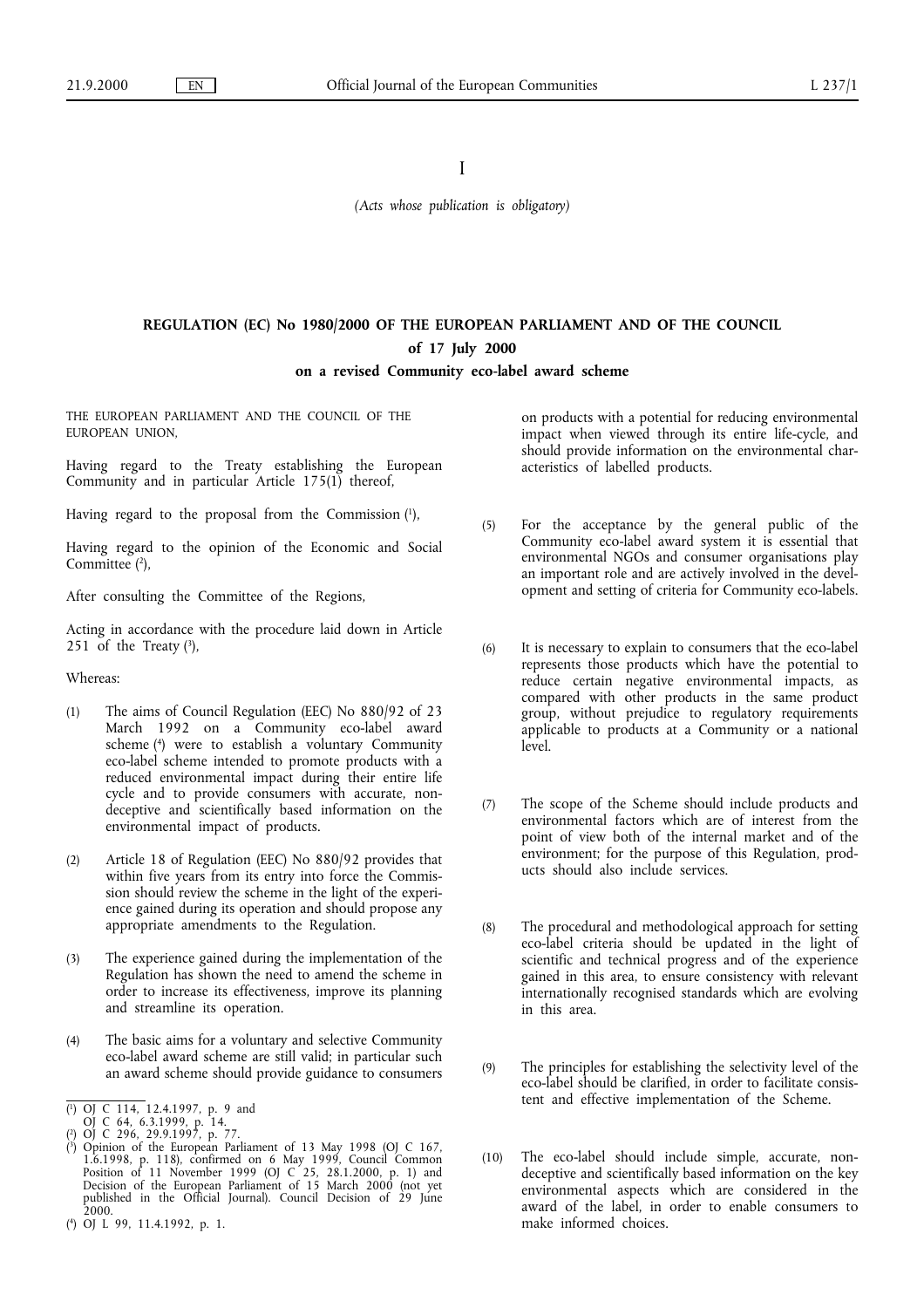- (11) In the various stages of the award of an eco-label, efforts must be made to ensure the efficient use of resources and a high level of environmental protection.
- (12) It is necessary to provide more information on the label about the reasons for the award in order to assist consumers in understanding the significance of the award.
- (13) The eco-label scheme should in the long term be mainly self-financing. Financial contributions from the Member States should not increase.
- (14) It is necessary to assign the task of contributing to setting and reviewing eco-label criteria as well as assessment and verification requirements to an appropriate body, the European Union Eco-Labelling Board (EUEB), in order to achieve an efficient and neutral implementation of the scheme; the EUEB should be composed of the competent bodies already designated by the Member States under Article 9 of Regulation (EEC) No 880/92, and of a consultation forum which should provide for a balanced participation of all relevant interested parties.
- (15) It is necessary to ensure that the Community eco-label award scheme is consistent and coordinated with the priorities of the Community environmental policy and with other Community labelling or quality-certification schemes such as those established by Council Directive 92/75/EEC of 22 September 1992 on the indication by labelling and standard product information of the consumption of energy and other resources by household appliances (1) and by Council Regulation (EEC) No 2092/91 of 24 June 1991 on organic production of agricultural products and indications referring thereto on agricultural products and foodstuffs (2).
- (16) While existing as well as new eco-label schemes in the Member States may continue to exist, provision should be made to ensure coordination between the Community eco-label and other eco-label schemes in the Community, in order to promote the common objectives of sustainable consumption.
- (17) It is necessary to guarantee transparency in the implementation of the scheme and to ensure consistency with relevant international standards in order to facilitate access to, and participation in, the Scheme by manufacturers and exporters of countries outside the Community.
- (18) The measures necessary for the implementation of this Regulation should be adopted in accordance with Council Decision 1999/468/EC of 28 June 1999 laying

down the procedures for the exercise of implementing powers conferred to the Commission (3).

(19) Regulation (EEC) No 880/92 should be replaced by this Regulation in order to introduce in the most effective way the necessary revised provisions for the reasons mentioned above, while appropriate transitional provisions ensure continuity and smooth transition between the two Regulations,

HAVE ADOPTED THIS REGULATION:

# *Article 1*

### **Objectives and principles**

1. The objective of the Community eco-label award scheme (hereafter referred to as the Scheme) is to promote products which have the potential to reduce negative environmental impacts, as compared with the other products in the same product group, thus contributing to the efficient use of resources and a high level of environmental protection. This objective shall be pursued through the provision of guidance and accurate, non-deceptive and scientifically based information to consumers on such products.

For the purpose of this Regulation:

- the term 'product' is taken to include any goods or services,
- the term 'consumer' is taken to include professional purchasers.

2. The environmental impacts shall be identified on the basis of examination of the interactions of products with the environment, including the use of energy and natural resources, during the life cycle of the product.

3. Participation in the Scheme shall be without prejudice to environmental or other regulatory requirements of Community or national law applicable to the various life stages of goods, and where appropriate to a service.

4. The implementation of the Scheme shall comply with the provisions of the Treaties, including the precautionary principle, with the instruments adopted pursuant thereto and the Community environmental policy, as specified in the Community Programme of Policy and Action in relation to the Environment and Sustainable Development Fifth Action Programme established by the Resolution of 1 February 1993 (4), and shall be coordinated with other labelling or quality certification arrangements as well as schemes such as, in particular, the Community Energy Labelling Scheme established by Directive 92/75/EEC and the Organic Agriculture Scheme established by Regulation (EEC) No 2092/91.

<sup>(</sup> 1) OJ L 297, 13.10.1992, p. 16.

<sup>(</sup> 2) OJ L 198, 22.7.1991, p. 1. Regulation as last amended by Regulation (EC) No 1804/1999 (OJ L 222, 24.8.1999, p. 1).

<sup>(</sup> 3) OJ L 184, 17.7.1999, p. 23.

<sup>(</sup> 4) OJ C 138, 17.5.1993, p. 1.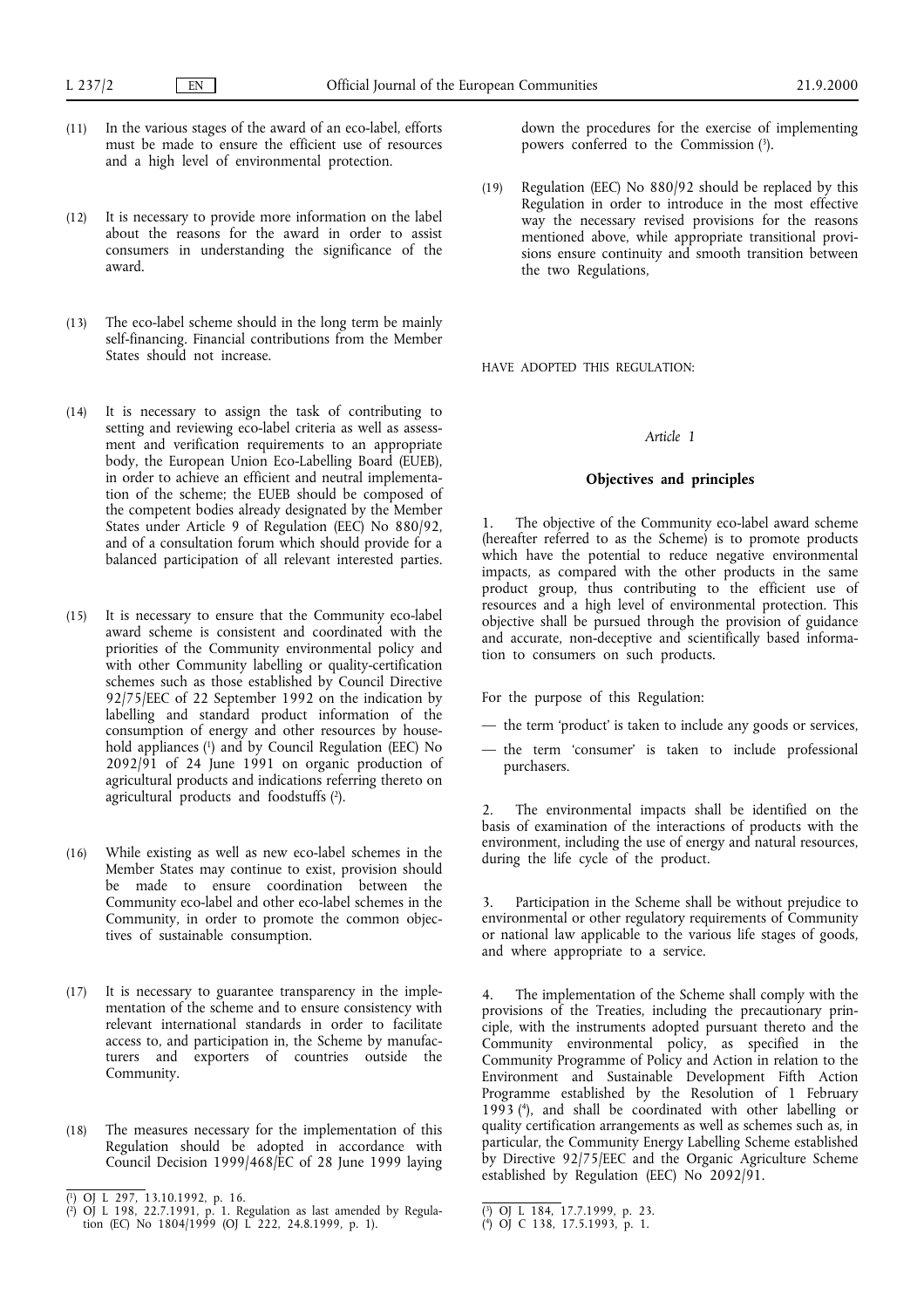# *Article 2*

## **Scope**

1. The Community eco-label may be awarded to products available in the Community which comply with the essential environmental requirements referred to in Article 3 and the eco-label criteria referred to in Article 4. The eco-label criteria shall be set out by product group.

Product group means any goods or services which serve similar purposes and are equivalent in terms of use and consumer perception.

2. In order to be included in this Scheme, a product group must fulfil the following conditions:

- (a) it shall represent a significant volume of sales and trade in the internal market;
- (b) it shall involve, at one or more stages of the product's life, a significant environmental impact on a global or regional scale and/or of a general nature;
- (c) it shall present a significant potential for effecting environmental improvements through consumer choice as well as an incentive to manufacturers or service providers to seek a competitive advantage by offering products which qualify for the eco-label; and
- (d) a significant part of its sales volume shall be sold for final consumption or use.

3. A product group may be subdivided into sub-groups, with a corresponding adaptation of eco-label criteria, when this is required by the characteristics of the products and with a view to ensuring the optimal potential of the eco-label for effecting environmental improvements.

The eco-label criteria related to the various sub-groups of a single product group, covered by the same criteria document, published in accordance with Article 6(5), shall become applicable at the same time.

4. The eco-label may not be awarded to substances or preparations classified as very toxic, toxic, dangerous to the environment, carcinogenic, toxic for reproduction, or mutagenic in accordance with Council Directive 67/548/EEC (1) or Directive 1999/45/EC of the European Parliament and of the Council (2) nor to goods manufactured by processes which are likely to significantly harm man and/or the environment, or in their normal application could be harmful to the consumer.

5. This Regulation shall not apply to food, drink, pharmaceuticals nor to medical devices as defined by Council Directive 93/42/EEC  $(3)$ , which devices are intended only for professional use or to be prescribed or supervised by medical professionals. *Article 3*

## **Environmental requirements**

1. The eco-label may be awarded to a product possessing characteristics which enable it to contribute significantly to improvements in relation to key environmental aspects, which are linked to the objectives and principles set out in Article 1. These environmental aspects shall be identified in the light of the indicative assessment matrix in Annex I and shall meet the methodological requirements set out in Annex II.

- 2. The following provisions shall apply:
- (a) in evaluating the comparative improvements, consideration shall be given to the net environmental balance between the environmental benefits and burdens, including health and safety aspects, associated with the adaptations throughout the various life stages of the products being considered. The evaluation shall also take into account the possible environmental benefits related to the utilisation of the products considered;
- (b) the key environmental aspects shall be determined by identifying the categories of environmental impact where the product under examination provides the most significant contribution from a life cycle perspective, and among such aspects the ones for which a significant potential for improvement exists;
- (c) the pre-production stage of the life-cycle of goods includes extraction or the production and processing of raw materials and energy production. Those aspects shall be taken into account, as far as is technically feasible.

## *Article 4*

## **Eco-label criteria and assessment and verification requirements**

1. Specific eco-label criteria shall be established according to product groups. These criteria will set out the requirements for each of the key environmental aspects mentioned in Article 3, which a product must fulfil in order to be considered for the award of an eco-label, including requirements relating to the product's fitness in meeting the needs of the consumers.

2. The criteria shall seek to ensure a selectivity basis on the following principles:

- (a) the product's prospects of market penetration in the Community shall, during the period of validity of the criteria, be sufficient to effect environmental improvements through consumer choice;
- (b) the selectivity of the criteria shall take into account the technical and economic feasibility of adaptations needed to comply with them within a reasonable period of time;

<sup>(</sup> <sup>1</sup>) OJ 196, 16.8.1967, p. 1. Directive as last amended by Directive 1999/33/EC of the European Parliament and of the Council (OJ L 199, 30.7.1999, p. 57). 2) OJ L 200, 30.7.1999, p. 1.

<sup>(</sup>

<sup>(</sup> <sup>3</sup>) OJ L 169, 12.7.1993, p. 1. Directive as amended by Directive 98/ 79/EC of the European Parliament and of the Council (OJ L 331, 7.12.1998, p. 1).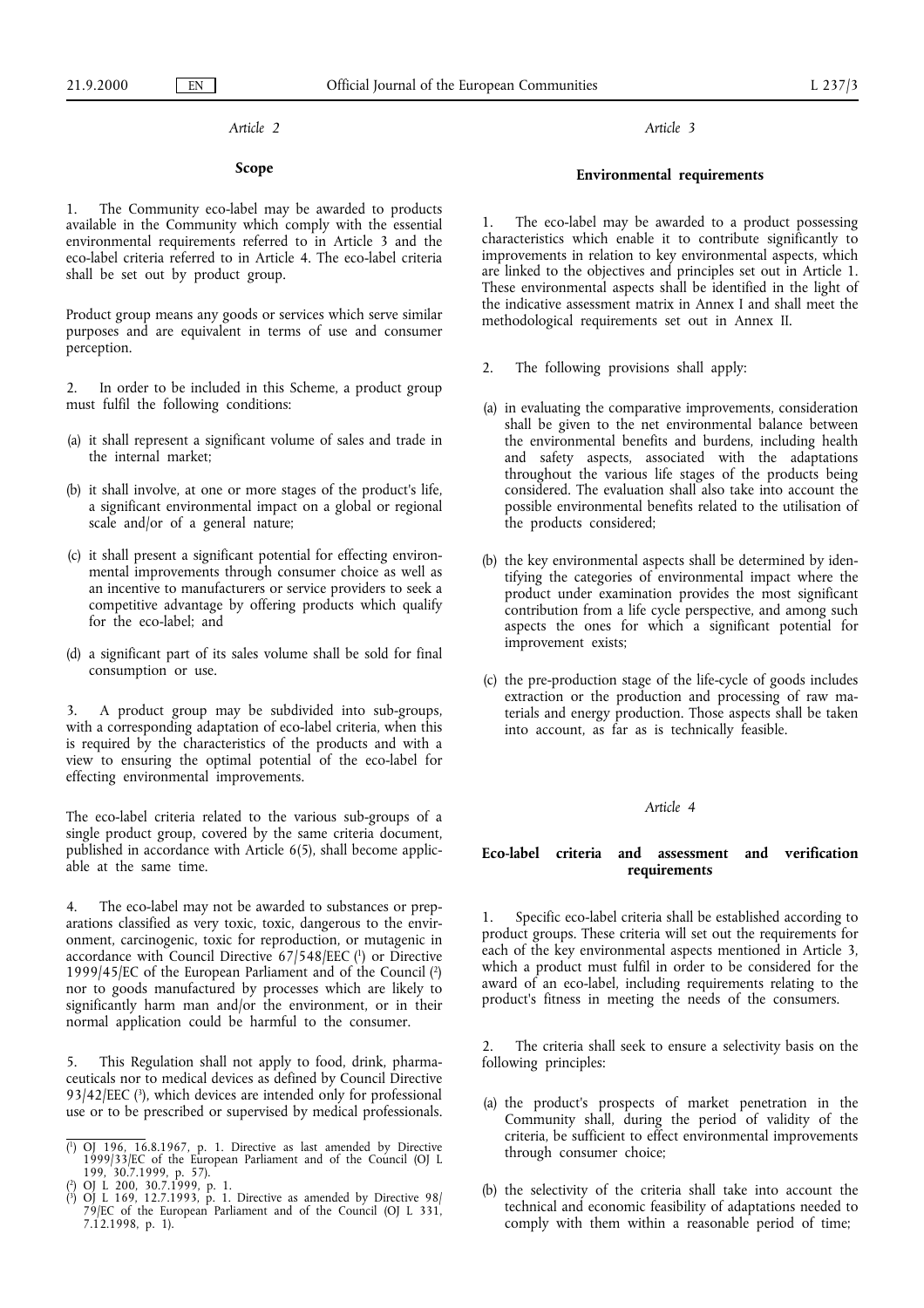(c) the selectivity of the criteria shall be determined with a view to achieving the maximum potential for environmental improvement.

3. Requirements for assessing the compliance of specific products with the eco-label criteria and for verifying the conditions for the use of the eco-label referred to in Article 9(1), shall be established for each product group together with the eco-label criteria.

4. The period of validity of the criteria, and the assessment and verification requirements, shall be specified within each set of eco-label criteria for each product group.

The review of the eco-label criteria as well as of the assessment and verification requirements related to the criteria shall take place in due time before the end of the period of validity of the criteria specified for each product group and shall result in a proposal for prolongation, withdrawal or revision.

## *Article 5*

# **Working plan**

In accordance with the objectives and principles set out in Article 1, a Community eco-label working plan shall be established by the Commission within one year from the entry into force of this Regulation, following prior consultation of the European Union Eco-Labelling Board (hereinafter referred to as the EUEB) provided for in Article 13, in accordance with the procedure laid down in Article 17. The working plan shall include a strategy for the development of the Scheme, which should set out for the subsequent three years:

- objectives for the environmental improvement and the market penetration which the scheme will seek to achieve,
- a non-exhaustive list of product groups which will be considered as priorities for Community action,
- plans for coordination and cooperation between the Scheme and other eco-label award schemes in Member States.

The working plan shall take particular account of the development of joint actions to promote products awarded the ecolabel and the creation of a mechanism for the exchange of information on existing and future product groups at national and at European Union level.

The working plan shall also provide measures for the implementation of the strategy and shall include the planned financing of the Scheme.

It shall also outline the services to which the Scheme is not applicable, taking into account the Regulation of the European Parliament and of the Council allowing voluntary participation by organisations in a Community eco-management and audit system (EMAS).

The working plan shall be reviewed periodically. The first review of the working plan shall include a report on how the plans for coordination and cooperation between the Community system and the national environmental labelling systems have been implemented.

# *Article 6*

# **Procedures for the setting of eco-label criteria**

1. The conditions for awarding the eco-label shall be defined according to product group.

The specific ecological criteria for each product group and their respective periods of validity shall be established in accordance with the procedure laid down in Article 17 following consultation of the EUEB.

2. The Commission shall begin the procedure on its own initiative or at the request of the EUEB. It shall give mandates to the EUEB to develop and periodically review the eco-label criteria as well as the assessment and verification requirements related to those criteria, applying to the product groups coming within the scope of this Regulation. A deadline for completion of work shall be provided in the mandate.

The Commission shall, when drafting the mandate, take due account of

— the working plan laid down in Article 5,

— the methodological requirements referred to in Annex II.

3. On the basis of the mandate the EUEB shall draft the eco-label criteria in respect of the product group and the assessment and verification requirements related to those criteria, as outlined in Article 4 and Annex IV, by taking into account the results of feasibility and market studies, life cycle considerations and the improvement analysis referred to in Annex II.

4. The Commission shall be informed of the draft criteria referred to in paragraph 3 and shall decide whether the mandate:

- has been fulfilled and the draft criteria can be submitted to the regulatory Committee in accordance with Article 17, or
- has not been fulfilled and in that event the EUEB shall continue its work on the draft criteria.

5. The Commission shall publish the eco-label criteria, and updates thereof, in the *Official Journal of the European Communities* (L series).

#### *Article 7*

## **Awarding the eco-label**

1. Applications for the eco-label may be submitted by manufacturers, importers, service providers, traders and retailers. The two last-named may submit applications only in respect of products placed on the market under their own brand names.

2. The application may refer to a product placed on the market under one or more brand names. No new application will be required for modifications in the characteristics of products which do not affect compliance with the criteria. The competent bodies shall however be informed about significant modifications.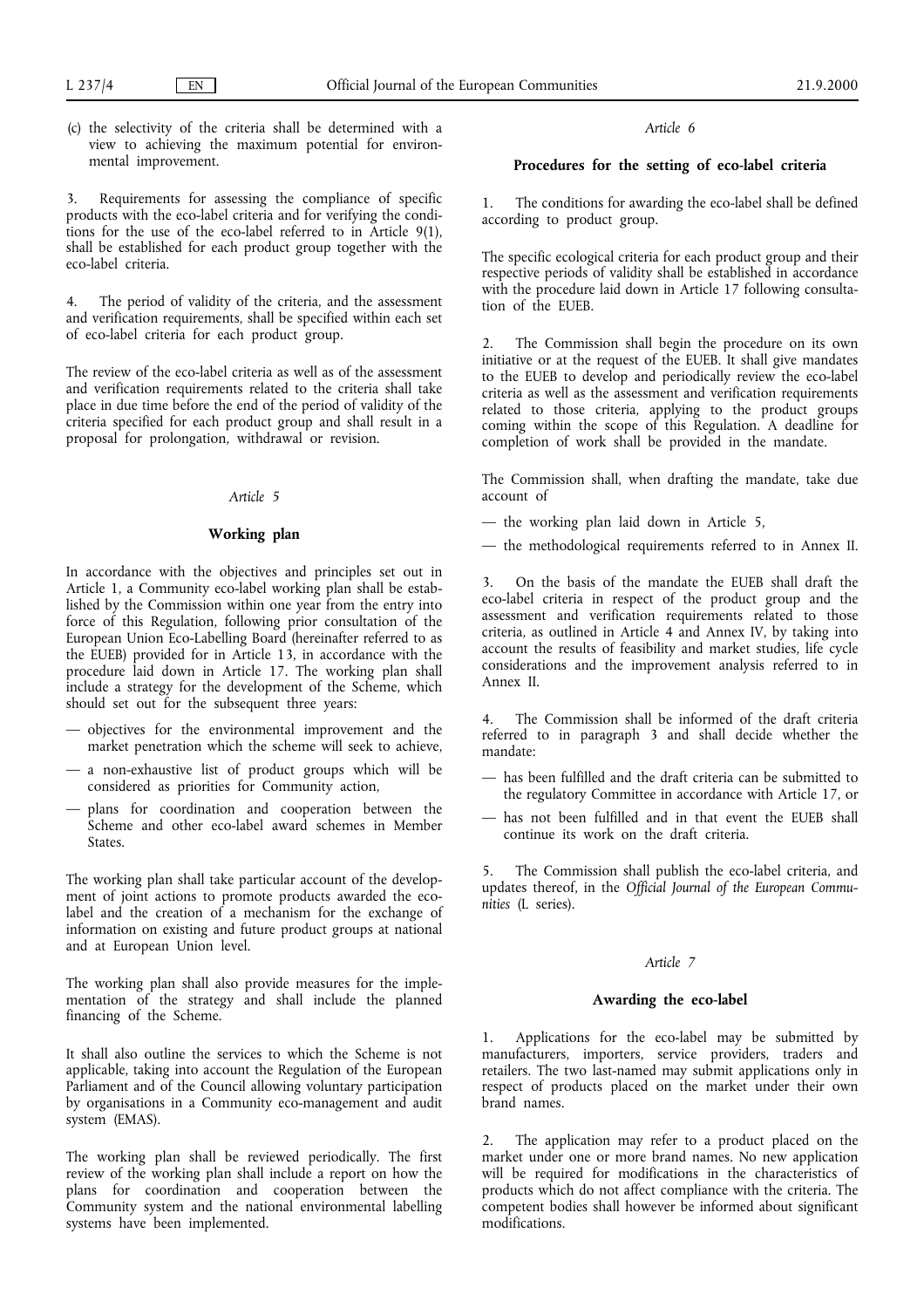3. The application shall be presented to a competent body in accordance with the following:

- (a) where a product originates in a single Member State, the application shall be presented to the competent body of that Member State;
- (b) where a product originates in the same form in several Member States, the application may be presented to a competent body in one of those Member States. In such cases the competent body concerned, in assessing the application, shall consult the competent bodies in those other Member States;
- (c) where a product originates outside the Community, the application may be presented to a competent body in any one of the Member States in which the product is to be or has been placed on the market.

The decision to award the label shall be taken by the competent body receiving the application, after:

- (a) verifying that the product complies with the criteria published under Article 6(5);
- (b) verifying that the application conforms with the assessment and verification requirements; and
- (c) consulting competent bodies where necessary under paragraph 3.

5. Where eco-label criteria require production facilities to meet certain requirements they shall be met in all facilities where the product is manufactured.

6. Competent bodies shall recognise tests and verifications performed by bodies which are accredited under the standards of EN 45000 series or equivalent international standards. Competent bodies shall collaborate in order to ensure the effective and consistent implementation of the assessment and verification procedures.

#### *Article 8*

## **The eco-label**

The form of the eco-label shall be in accordance with Annex III. Specifications for the environmental information relevant to each product group and for the presentation of that information on the eco-label shall be included in the criteria set under Article 6. In each case the information shall be clear and comprehensible.

The Commission shall consult national consumer associations represented in the Consumer Committee established by Commission Decision 95/260/EC (1), before 24 September 2005, in order to assess how effectively the eco-label and the additional information meets the information needs of consumers. On the basis of this assessment, the Commission shall introduce any appropriate modifications as regards the

information to be included in the eco-label, in accordance with the procedure set out in Article 17.

### *Article 9*

## **Terms of use**

The competent body shall conclude a contract with the applicant for an eco-label, covering the terms of use of the label. These shall include provisions for withdrawing the authorisation to use the label. The authorisation shall be reconsidered and the contract revised or terminated, as appropriate, following any revision of the eco-label criteria applicable to a given product. This contract shall state that participation in the Scheme shall be without prejudice to environmental or other regulatory requirements of Community or national law applicable to the various life stages of goods, and where appropriate to a service.

To facilitate this a standard contract shall be adopted in accordance with the procedure laid down in Article 17.

2. The eco-label may not be used, and references to the eco-label in advertising may not be made, until a label has been awarded and then only in relation to the specific product for which it has been awarded.

Any false or misleading advertising or the use of any label or logo which may lead to confusion with the Community ecolabel as introduced by this Regulation is prohibited.

# *Article 10*

## Promotion of the eco-label

Member States and the Commission shall, in cooperation with the members of the EUEB, promote the use of the Community eco-label by awareness-raising actions and information campaigns for consumers, producers, traders, retailers and the general public, thus supporting the development of the Scheme.

In order to encourage the use of eco-labelled products the Commission and other institutions of the Community, as well as other public authorities at national level should, without prejudice to Community law, set an example when specifying their requirements for products.

## *Article 11*

#### **Other eco-label schemes in the Member States**

The Commission and the Member States shall act in order to ensure the necessary coordination between this Community Scheme and national schemes in the Member States, in particular, in the selection of product groups as well as in the development and revision of criteria at Community and national level. For this purpose cooperation and coordination measures shall be established according to the procedure laid down in Article 17, including, *inter alia*, those envisaged in the ( $\overline{()}$  OJ L 162, 13.7.1995, p. 37. 100 working plan produced in accordance with Article 5.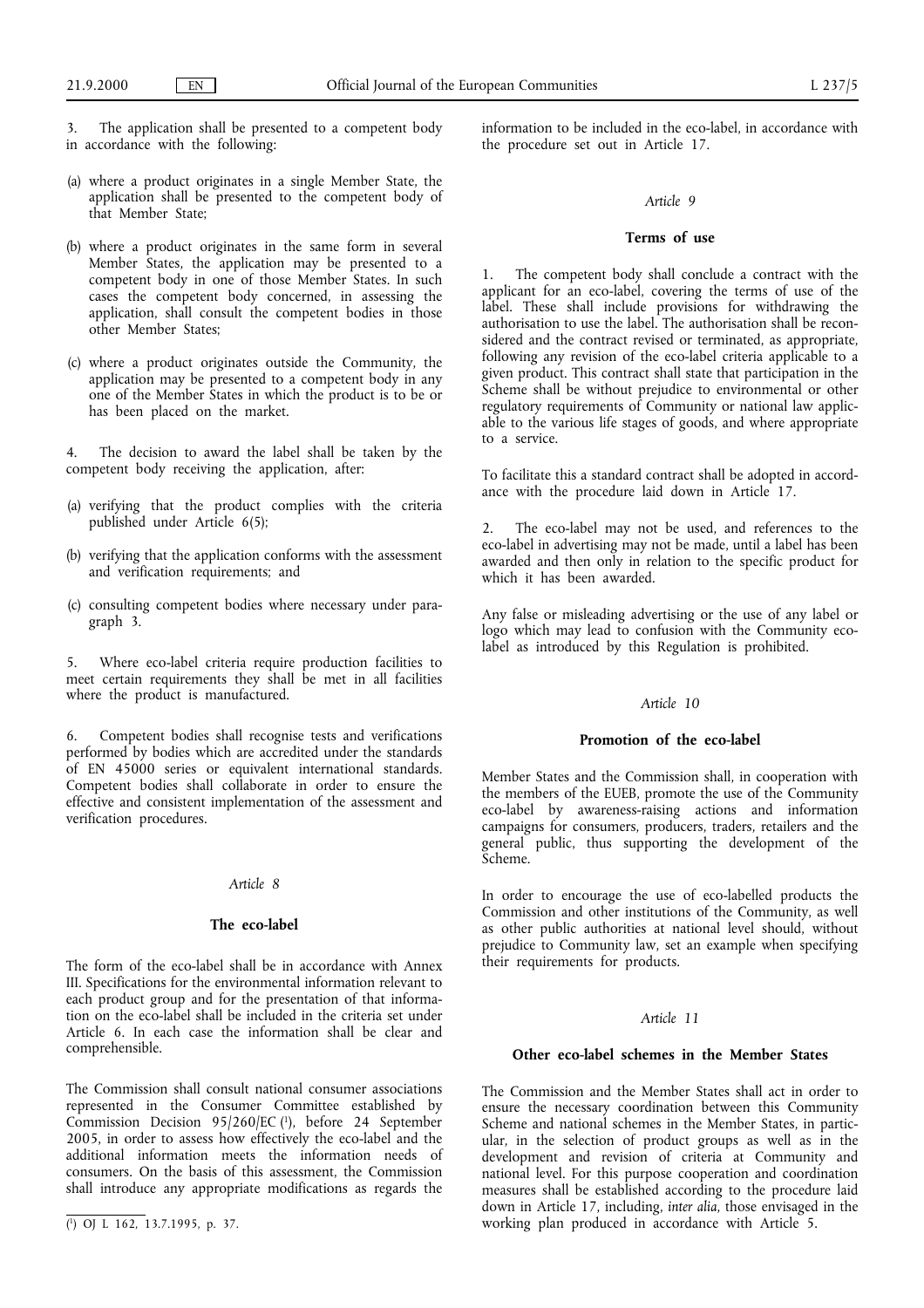Where a product carries both the Community eco-label and the national label the two logos shall be displayed side by side on the product.

In this respect, existing as well as new eco-label schemes in the Member States may continue to co-exist with the Scheme.

## *Article 12*

# **Costs and fees**

Every application for the award of an eco-label shall be subject to payment of a fee relating to the costs of processing the application.

The use of the eco-label shall entail payment of an annual fee by the applicant.

The level of application and annual fees shall be established in accordance with Annex V and under the procedure laid down in Article 17.

### *Article 13*

#### **European Union Eco-Labelling Board**

The Commission shall establish a European Union Eco-Labelling Board (EUEB) consisting of the competent bodies mentioned in Article 14 and of the Consultation Forum referred to in Article 15. The EUEB shall in particular contribute to the setting and review of eco-label criteria as well as the assessment and verification requirements in accordance with Article 6.

The rules of procedure of the EUEB shall be established by the Commission in accordance with the procedure laid down in Article 17 and taking into account the procedural principles set out in Annex IV.

#### *Article 14*

## **Competent bodies**

1. Each Member State shall ensure that the body or bodies (hereinafter referred to as the competent body or competent bodies), responsible for carrying out the tasks provided for in this Regulation, is/are designated and operational. Where more than one competent body is designated, the Member State shall determine those bodies' respective powers and the coordination requirements applicable to them.

2. Member States shall ensure that:

- (a) the composition of the competent bodies is such as to guarantee their independence and neutrality;
- (b) the rules of procedure of the competent bodies ensure, at national level, the active involvement of all interested parties and an appropriate level of transparency;
- (c) the competent bodies shall apply correctly the provisions of this Regulation.

# *Article 15*

## **Consultation forum**

The Commission shall ensure that in the conduct of its activities the EUEB observes, in respect of each product group, a balanced participation of all relevant interested parties concerned with that product group such as industry and service providers, including SMEs, crafts and their business organisations, trade unions, traders, retailers, importers, environmental protection groups and consumer organisations. These parties shall meet in a consultation forum. The rules of procedure of the forum shall be established by the Commission in accordance with the procedure laid down under Article 17.

## *Article 16*

## **Adaptation to technical progress**

The Annexes to this Regulation may be adapted to technical progress including progress in the relevant international standardisation activities, in accordance with the procedure laid down in Article 17.

#### *Article 17*

#### **Committee procedure**

1. The Commission shall be assisted by a committee.

2. Where reference is made to this Article, Articles 5 and 7 of Decision 1999/468/EC shall apply, having regard to the provisions of Article 8 thereof.

The period laid down in Article 5(6) of Decision 1999/468/EC shall be set at three months.

3. The Committee shall adopt its rules of procedure.

#### *Article 18*

#### **Infringements**

Member States shall take appropriate legal or administrative measures in case of non-compliance with the provisions of this Regulation and communicate these measures to the Commission.

#### *Article 19*

#### **Transitional provisions**

Regulation (EEC) No 880/92 is hereby repealed. However, it shall continue to apply to contracts concluded under Article 12(1) thereof. The decisions based upon Regulation (EEC) No 880/92 remain in force until they are revised or have expired.

#### *Article 20*

#### **Revision**

Before 24 September 2005, the Commission shall review the Scheme in the light of the experience gained during its operation.

The Commission shall propose any appropriate amendments to this Regulation.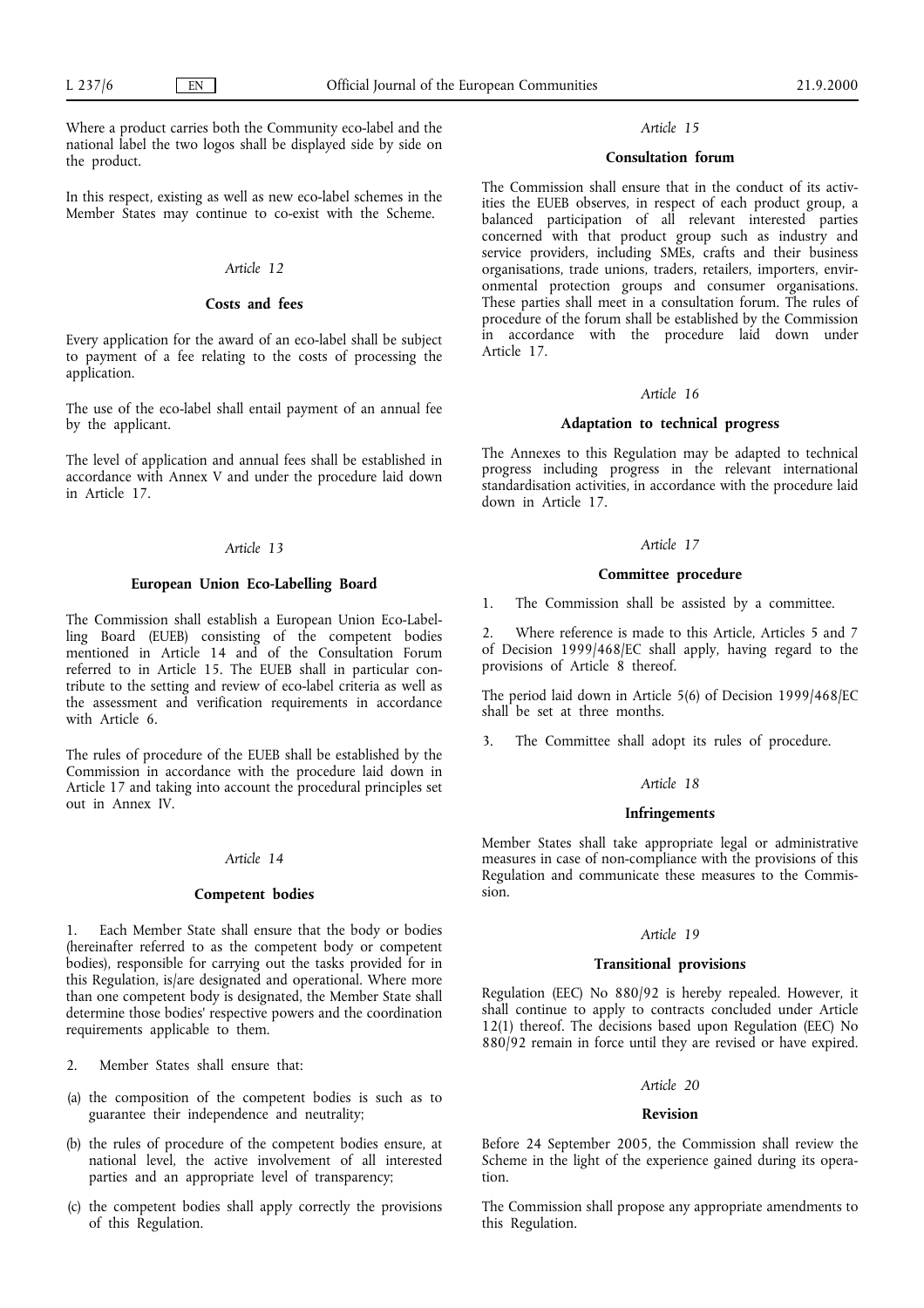# *Article 21*

# **Final provisions**

This Regulation shall enter into force on the third day following the date of its publication in the *Official Journal of the European Communities*.

This Regulation shall be binding in its entirety and directly applicable in all Member States.

Done at Brussels, 17 July 2000.

*For the European Parliament The President* N. FONTAINE

*For the Council The President* J. GLAVANY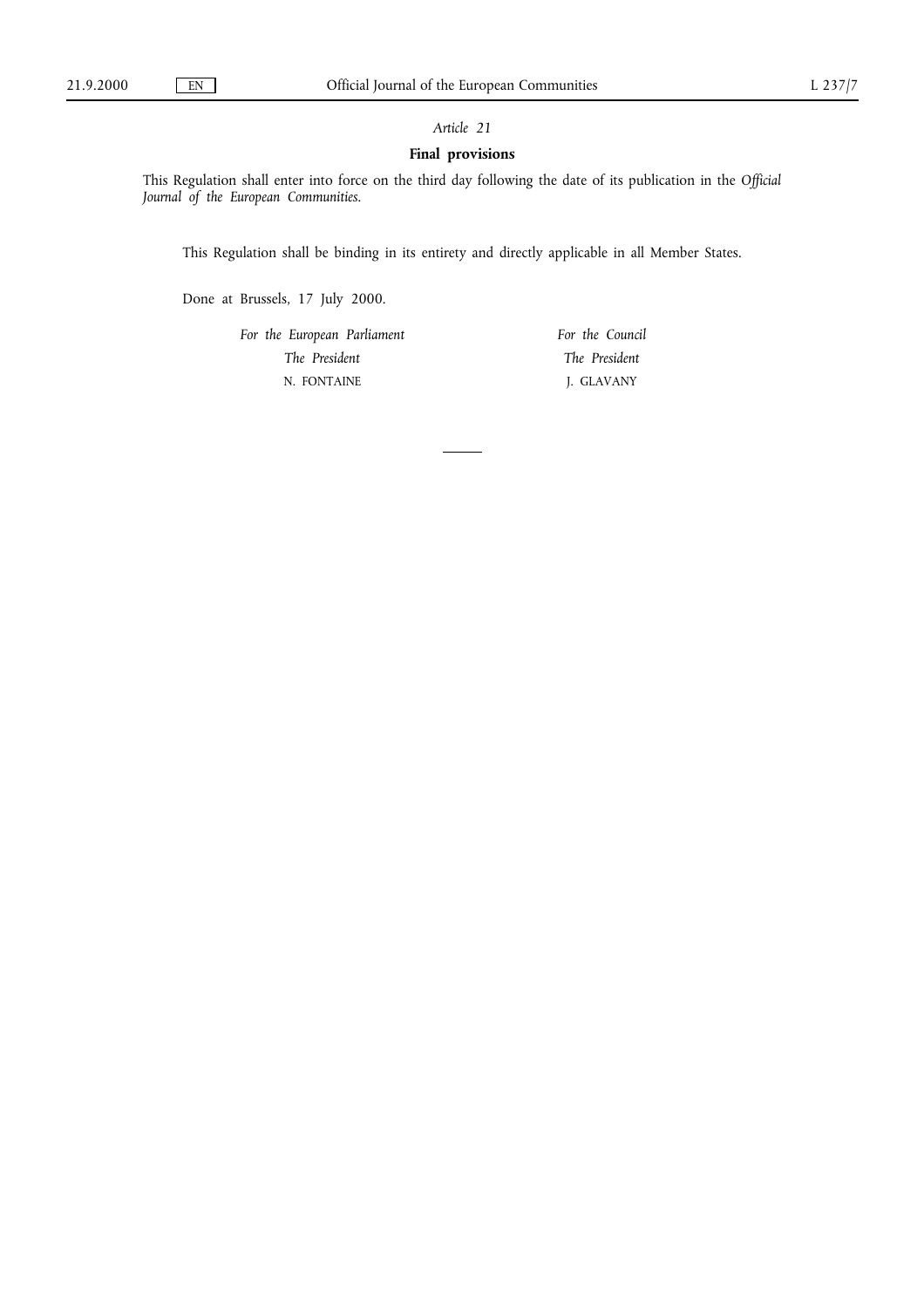# *ANNEX I*

# **INDICATIVE ASSESSMENT MATRIX**

# **Life cycle of products**

|                             | Goods                               |            |                                                 |     |                                  | Services                                              |                        |                     |
|-----------------------------|-------------------------------------|------------|-------------------------------------------------|-----|----------------------------------|-------------------------------------------------------|------------------------|---------------------|
| Environmental aspects       | Preproduc-<br>tion/raw<br>materials | Production | Distribution<br><i>(including</i><br>packaging) | Use | Reuse/<br>recycling/<br>disposal | Acquisition<br>of goods<br>for service<br>performance | Service<br>performance | Waste<br>management |
| Air quality                 |                                     |            |                                                 |     |                                  |                                                       |                        |                     |
| Water quality               |                                     |            |                                                 |     |                                  |                                                       |                        |                     |
| Soil protection             |                                     |            |                                                 |     |                                  |                                                       |                        |                     |
| Waste reduction             |                                     |            |                                                 |     |                                  |                                                       |                        |                     |
| Energy savings              |                                     |            |                                                 |     |                                  |                                                       |                        |                     |
| Natural resource management |                                     |            |                                                 |     |                                  |                                                       |                        |                     |
| Global warming prevention   |                                     |            |                                                 |     |                                  |                                                       |                        |                     |
| Ozone layer protection      |                                     |            |                                                 |     |                                  |                                                       |                        |                     |
| Environmental safety        |                                     |            |                                                 |     |                                  |                                                       |                        |                     |
| Noise                       |                                     |            |                                                 |     |                                  |                                                       |                        |                     |
| Biodiversity                |                                     |            |                                                 |     |                                  |                                                       |                        |                     |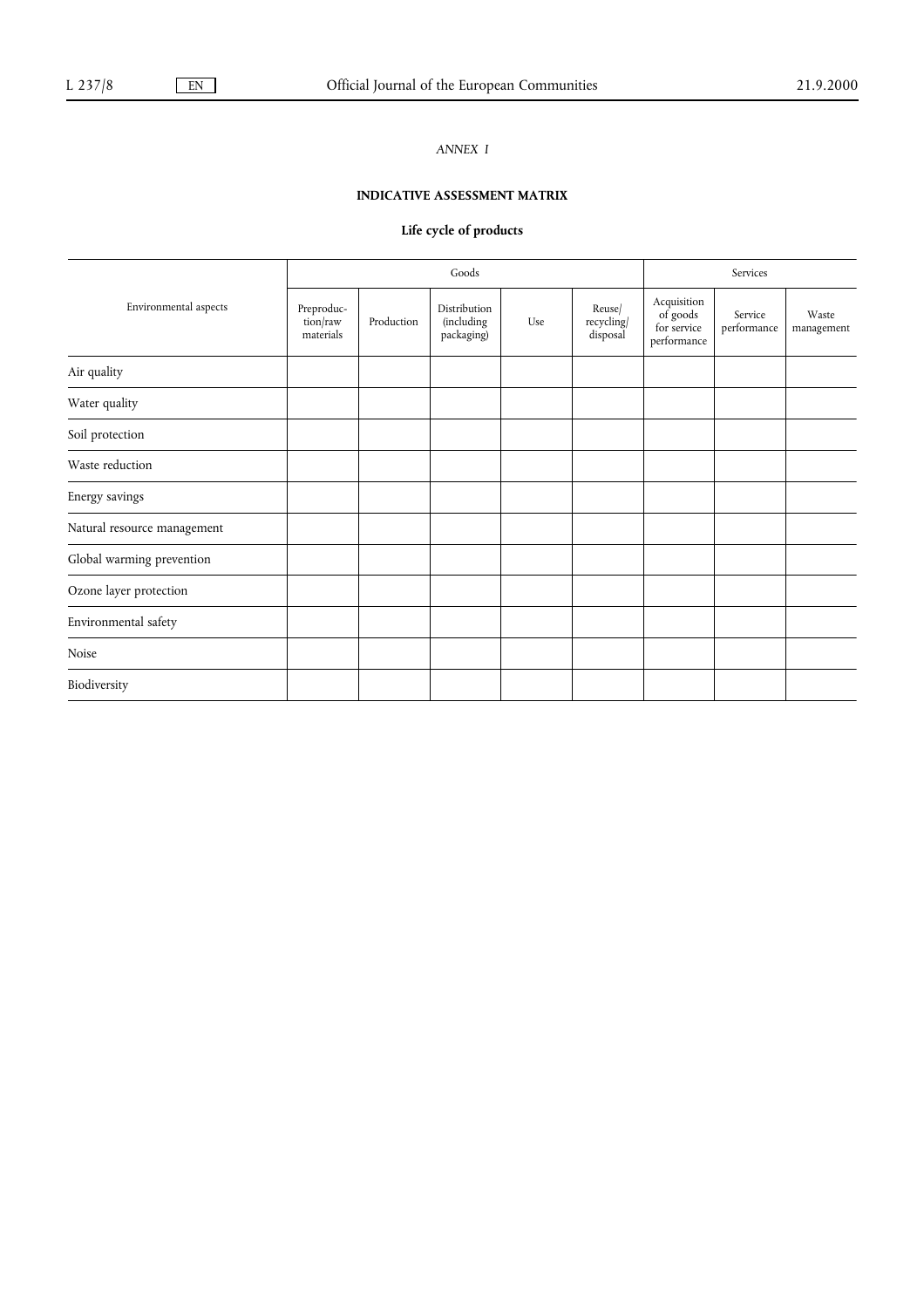## *ANNEX II*

# **METHODOLOGICAL REQUIREMENTS FOR SETTING ECO-LABEL CRITERIA**

#### **Introduction**

The process of identifying and selecting the key environmental aspects as well as setting the eco-label criteria will include the following steps:

- feasibility and market study,
- life cycle considerations,
- improvement analysis,
- proposal of the criteria.

## **Feasibility and market study**

The feasibility and market study will consider the various types of product groups in question on the Community market, the quantities produced or provided, imported and sold, and the structure of the market in the Member States. Internal and external trade will also be considered.

Consumer perception, functional differences between types of products and the need for identifying subgroups will be assessed.

#### **Life cycle considerations (LCC)**

Key environmental aspects for which criteria will need to be developed will be defined through the use of life cycle considerations, and will be performed in accordance with internationally recognised methods and standards. The principles laid down in EN ISO 14040 and ISO 14024 will be duly taken into account, where appropriate.

#### **Improvement analysis**

The improvement considerations will take into account in particular the following aspects:

- the theoretical potential for environmental improvement in conjunction with possible changes induced in the market structures. This will be based on the improvement assessment from life cycle considerations,
- the technical, industrial and economic feasibility and market modifications,
- consumer attitudes, perceptions and preferences, which may influence the effectiveness of the eco-label.

#### **Proposal of the criteria**

The final ecological criteria proposal will take into account the relevant environmental aspects related to the product group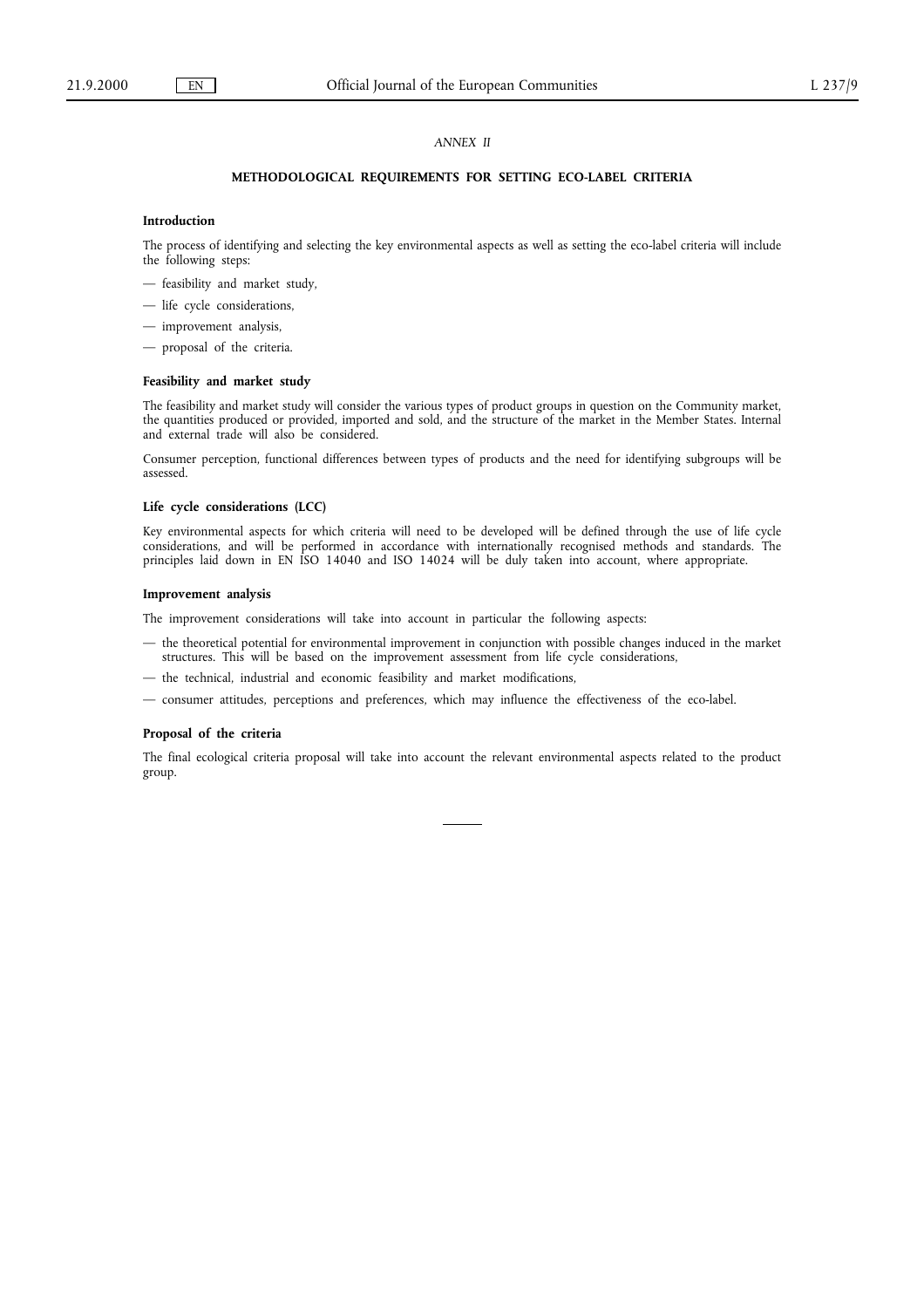#### *ANNEX III*

## **DESCRIPTION OF THE ECO-LABEL**

# **Shape of the eco-label**

The eco-label will be awarded to products which comply with the criteria, for all the selected key environmental aspects. It will include information for consumers in accordance with Article 8 and to the following scheme.

The label consists of two parts: box 1 and box 2, as follows:



Box 2 contains information about the reasons for the award of the eco-label. This information must relate to at least one and not more than three environmental impacts. The information will be in the form of a brief description in words.

This is an example:

| $\ast$ | low air pollution |
|--------|-------------------|
| $\ast$ | energy efficient  |
| $\ast$ | reduced toxicity  |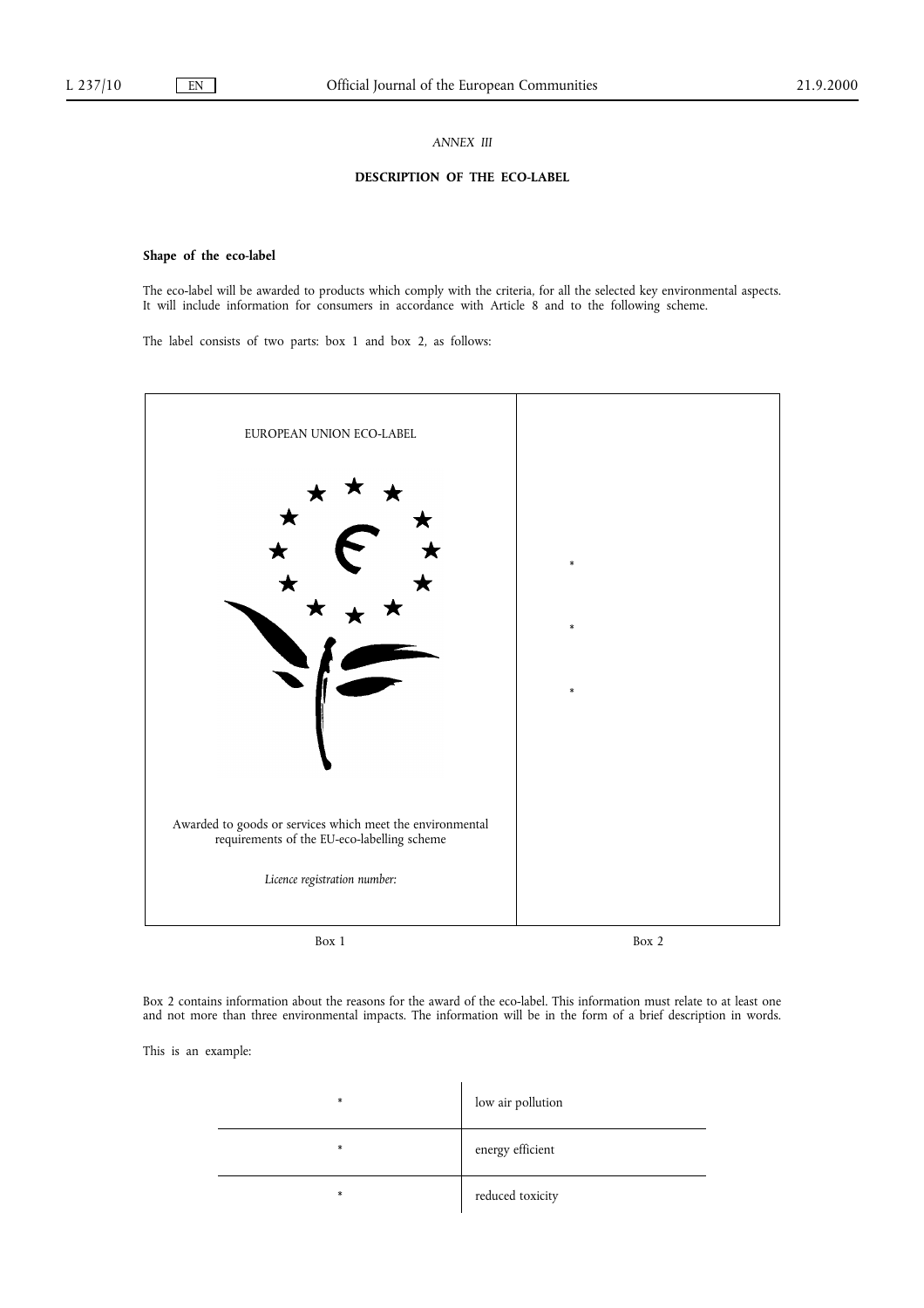Box 1 and box 2 will be used together where this is practical but, where consideration of space is an important factor with regard to small goods, box 2 may be omitted on some applications, provided that the full label is used in other applications relating to the same good. For example, box 1 may be used on its own on the product itself if the full label appears elsewhere on the packaging, information leaflets or other point-of-sale material.

### *ANNEX IV*

#### **PROCEDURAL PRINCIPLES FOR ESTABLISHING ECO-LABEL CRITERIA**

For the development of eco-label criteria as well as the assessment and verification requirements related to those criteria, the following principles will apply:

#### 1. **Interested parties involvement**

- (a) A specific ad hoc working group involving the interested parties referred to in Article 15 and the competent bodies referred to in Article 14 will be established within the EUEB for the development of eco-label criteria for each product group.
- (b) Interested parties will be involved in the process of identifying and selecting key environmental aspects, and especially in the following phases:
	- (i) feasibility and market study;
	- (ii) life cycle considerations;
	- (iii) improvement analysis;
	- (iv) proposal of the criteria.

All reasonable efforts will be made to achieve a consensus throughout the process, while aiming at high levels of environmental protection.

A working paper summarising the main findings of each phase will be issued and distributed in good time to the participants before the meeting of the ad hoc working group.

#### 2. **Open consultation and transparency**

- (a) A final report containing the main results will be issued and published. Interim documents reflecting the results of the different stages of work will be made available to those interested and comments on them will be considered.
- (b) An open consultation on the content of the report will be carried out. A period of at least 60 days for the submission of comments on the draft criteria will be allowed before submission of the criteria to the committee, according to the procedure established by Article 17. Any observations received will be taken into consideration. On request, information on the follow-up to the comments will be provided.
- (c) The report will include an executive summary and Annexes with detailed inventory computations.

#### 3. **Confidentiality**

The protection of confidential information provided by individuals, public organisations, private companies, interest groups, interested parties or other sources will be ensured.